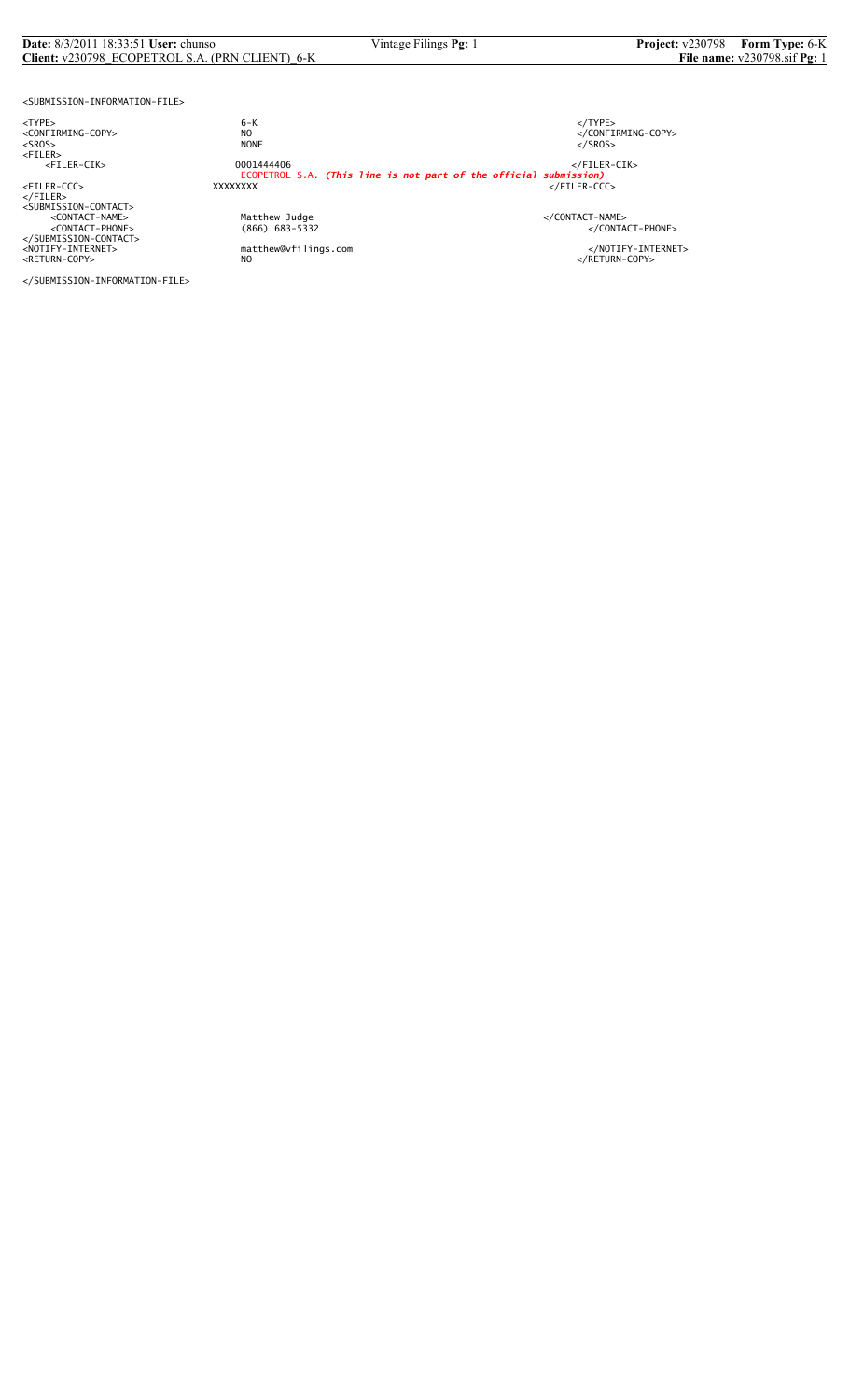## **SECURITIES AND EXCHANGE COMMISSION Washington, D.C. 20549**

 $\overline{a}$ 

 $\overline{a}$ 

 $\overline{a}$ 

 $\overline{a}$ 

## **FORM 6-K REPORT OF FOREIGN PRIVATE ISSUER PURSUANT TO RULE 13a-16 OR 15d-16 OF THE SECURITIES EXCHANGE ACT OF 1934**

August 2011

Commission File Number: 333-153452

**ECOPETROL S.A.**

*(Exact name of registrant as specified in its Charter)*

Carrera 7 No. 37 – 69 BOGOTA – COLOMBIA

*(Address of registrant's principal executive offices)*  $\overline{a}$ 

Indicate by check mark whether the registrant files or will file annual reports under cover Form 20-F or Form 40-F.

Form 20-F  $\boxtimes$  Form 40-F  $\Box$ 

Indicate by check mark if the registrant is submitting the Form 6-K in paper as permitted by Regulation S-T Rule 101(b)(1):

 $Yes$   $\Box$  No  $\boxtimes$ 

Indicate by check mark if the registrant is submitting the Form 6-K in paper as permitted by Regulation S-T Rule 101(b)(7):

 $Yes$   $\Box$  No  $\boxtimes$ 

Indicate by check mark whether by furnishing the information contained in this Form, the registrant is also thereby furnishing the information to the Commission pursuant to Rule 12g3-2(b) under the Securities Exchange Act of 1934.

 $Yes$   $\square$  No  $\boxtimes$ 

If "Yes" is marked, indicate below the file number assigned to the registrant in connection with Rule  $12g3-2(b)$ : 82- $N/A$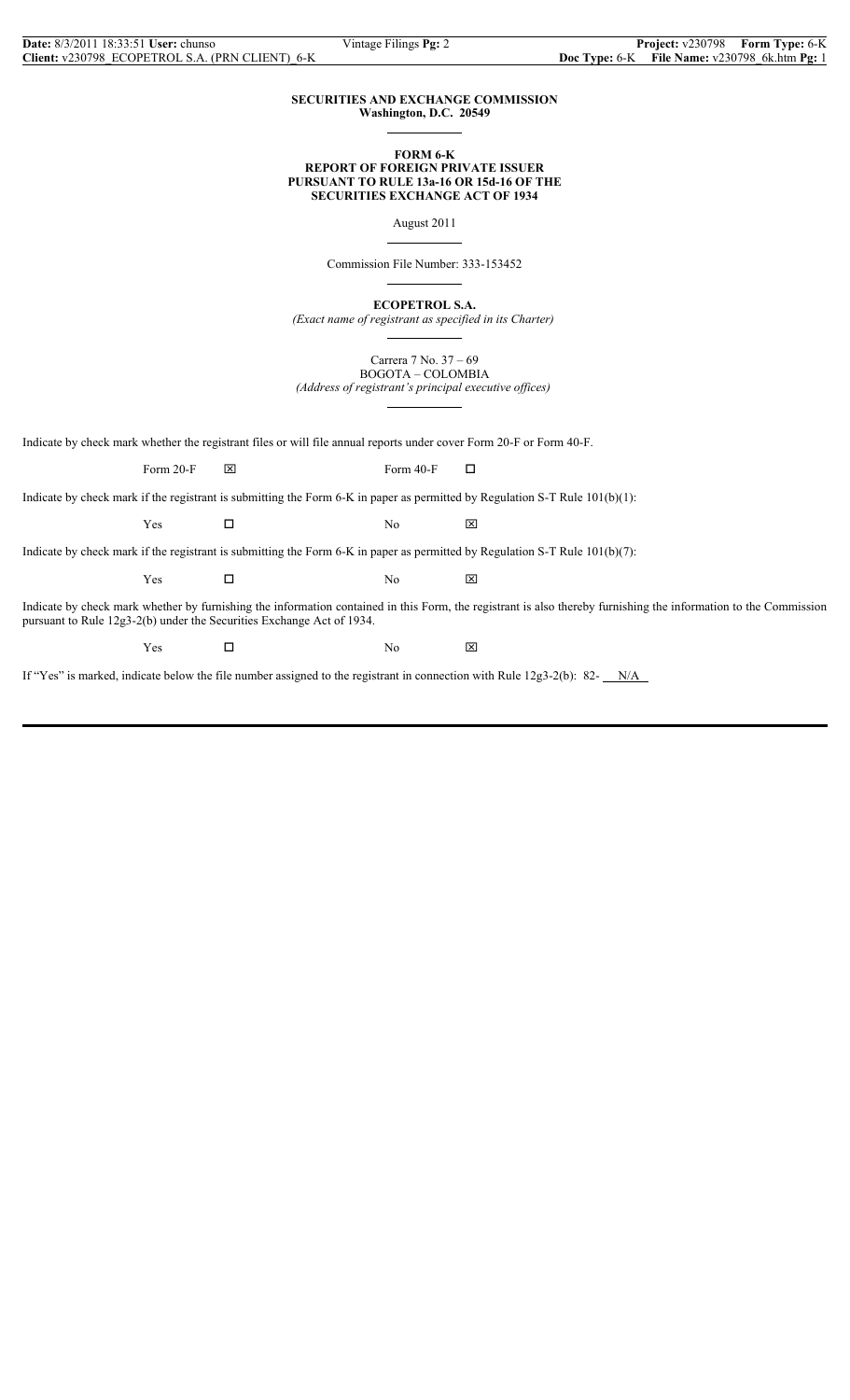| <b>Date:</b> 8/3/2011 18:33:51 <b>User:</b> chunso | Vintage Filings Pg: 3 |                                                   | <b>Project:</b> v230798 Form Type: 6-K |
|----------------------------------------------------|-----------------------|---------------------------------------------------|----------------------------------------|
| Client: v230798 ECOPETROL S.A. (PRN CLIENT) 6-K    |                       | Doc Type: $6-K$ File Name: $v230798$ 6k.htm Pg: 2 |                                        |

# **Shareholders´ Assembly elected Amilcar Acosta Medina as Director**

In order to fill the vacancy of the eighth position of the Board of Directors, which corresponds to the Director nominated by the departments that produce hydrocarbons exploited by Ecopetrol, the Shareholders´ Assembly in its extraordinary meeting held on August 3, 2011, by unanimous vote elected Amilcar Acosta Medina, who will hold that position henceforth.

### **Bogotá D.C., August 3rd, 2011**

------------------------------------------

*Ecopetrol is Colombia's largest integrated oil & gas company, where it accounts for 60% of total production. It is one of the top 40 oil companies in the world and the fourth largest oil company in Latin America. The Company is also involved in exploration and production activities in Brazil, Peru and the United States Gulf Coast, and owns the main refineries in Colombia, most of the network of oil and multiple purpose pipelines in the country, petrochemical plants, and it is entering into the biofuels business.*

*This release contains forward-looking statements relating to the prospects of the business, estimates for operating and financial results, and those related to growth prospects of Ecopetrol. These are merely projections and, as such, are based exclusively on the expectations of management concerning the future of the business and its continued access to capital to fund the Company's business plan. Such forward-looking statements depend, substantially, on changes in market conditions, government regulations, competitive pressures, the performance of the Colombian economy and the industry, among other factors; therefore, they are subject to change without prior notice.*

## **For more information please contact:**

**Director of Investor Relations** Alejandro Giraldo Phone: +571-234-5190 Fax: +571-234-5628 e-mail: investors@ecopetrol.com.co

**Media Relations (Colombia)** Jorge Mauricio Tellez Phone: + 571-234-4329 Fax: +571-234-4480 e-mail: mauricio.tellez@ecopetrol.com.co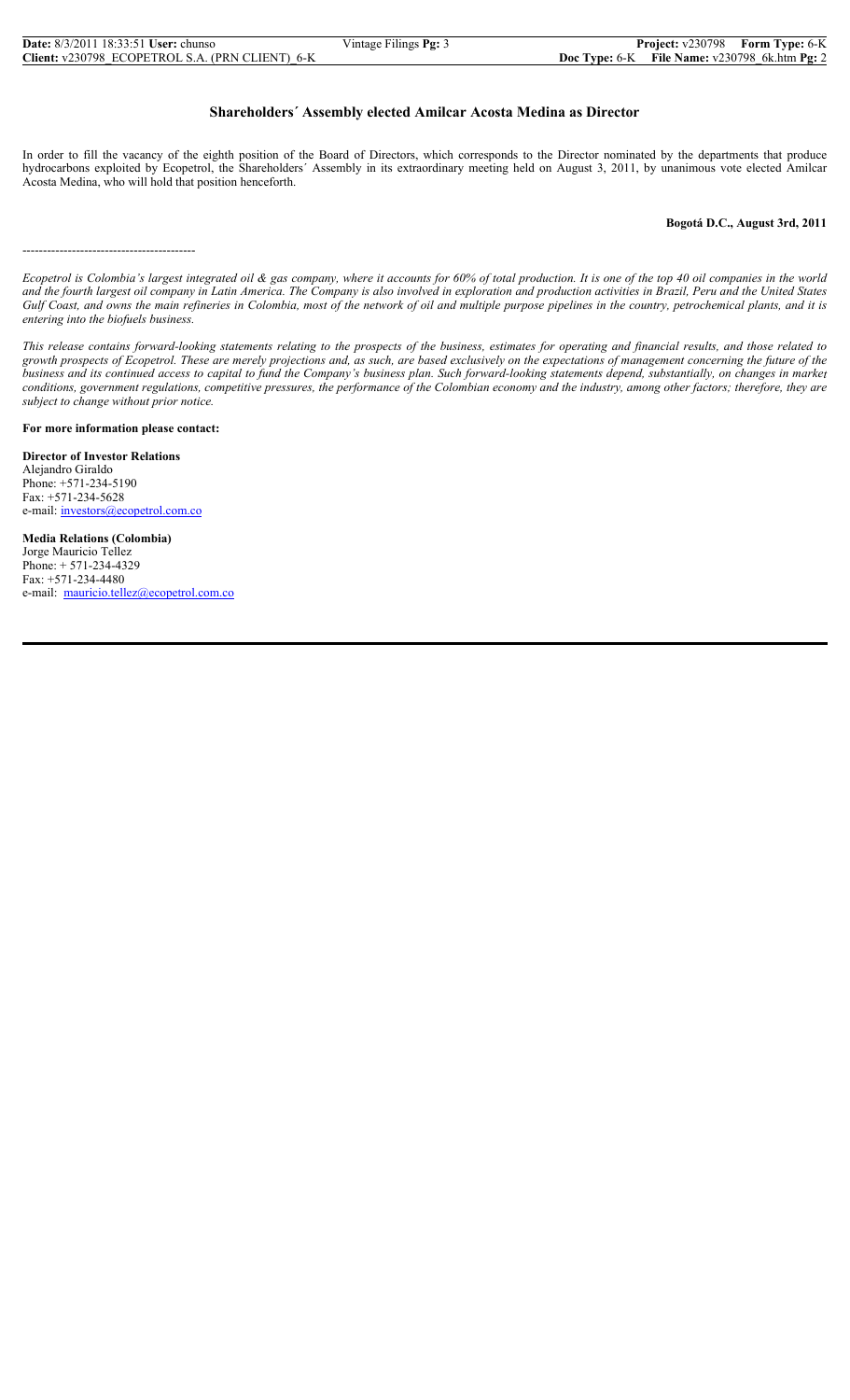**SIGNATURE** 

Pursuant to the requirements of the Securities Exchange Act of 1934, the Registrant has duly caused this report to be signed on its behalf by the undersigned, thereto duly authorized.

Date: August 3, 2011

Ecopetrol S.A.

By: /s/ Adriana M. Echeverri

 Name: Adriana M. Echeverri Title: Chief Financial Officer